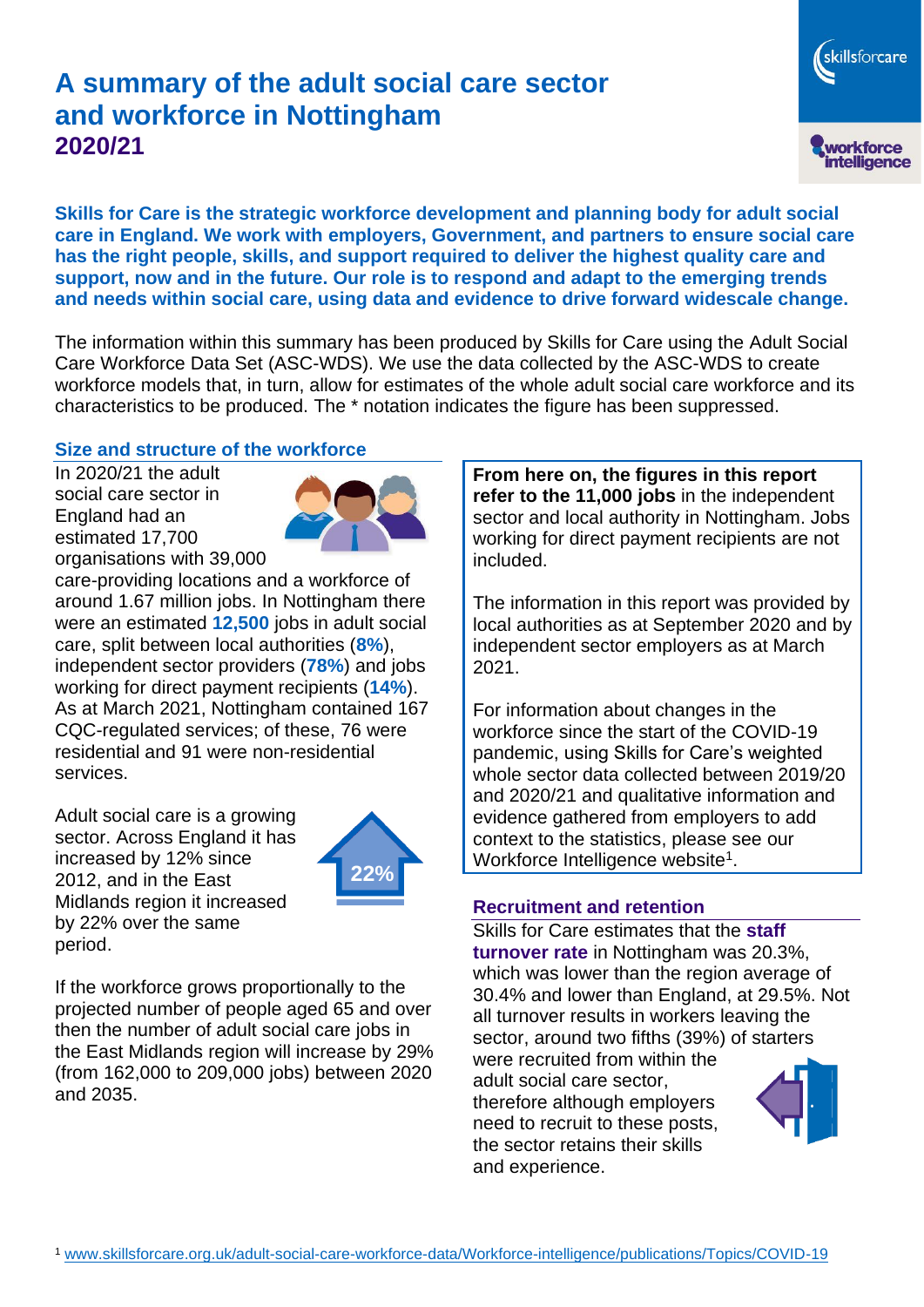Adult social care has an experienced 'core' of workers. Workers in Nottingham had on average **8.8 years of experience in the sector** and 88% of the workforce had been working in the sector for at least three years.

Using both workforce intelligence evidence and our links with employers and stakeholders across England, we know that recruitment and retention is one of the largest issues faced by employers. We have many resources and tools available to help, for example the 'Values-based recruitment and retention toolkit'<sup>2</sup> and 'Seeing potential: widen your talent pool'. <sup>3</sup> For more information please visit: [www.skillsforcare.org.uk/recruitment-retention](http://www.skillsforcare.org.uk/recruitment-retention)

#### **Employment information**

We estimate Nottingham had **11,000** adult social care jobs employed in the local authority and independent sectors. These included 850 managerial roles, 325 regulated professionals, 8,500 direct care (including 7,200 care workers), and 1,200 other-non-care proving roles.

The average number of **sickness days** taken in the last year in Nottingham was 8.8, (9.6 in East Midlands and 9.5 across England). With an estimated directly employed workforce of 10,000, this would mean employers in Nottingham lost approximately **90,000 days to sickness in 2020/21**. In England levels of staff sickness have nearly doubled over the course of the pandemic between 2019/20 and 2020/21, in total around 6 million extra days were lost to sickness than in the year before.

Almost a third (28%) of the workforce in Nottingham were on zero-hours contracts. Over half (59%) of the workforce usually worked full-time hours and 41% were parttime.

### **Chart 1. Proportion of workers on zero hours contracts by area**

| England       |
|---------------|
| East Midlands |
| Nottingham    |



### **Workforce demographics**

The majority (83%) of the workforce in Nottingham were female, and the average age was 43.1 years old. Workers aged



24 and under made up 10% of the workforce and workers aged over 55 represented 24%. Given this age profile approximately 2,600 people will be reaching retirement age in the next 10 years.

Nationality varied by region, in England 83% of the workforce identified as British, while in the East Midlands region this was 88%. An estimated 87% of the workforce in Nottingham identified as British, 5% identified as of an EU nationality and 7% a non-EU nationality, therefore there was a similar reliance on EU and non-EU workers.

### **Pay**



Table 1 shows the full-time equivalent annual or hourly pay rate of selected job roles in Nottingham (area), East Midlands (region) and England.

All figures represent the independent sector as at March 2021, except social workers which represent the local authority sector as at September 2020. At the time of analysis, the National Living Wage was £8.72.

#### **Table 1. Average pay rate of selected job roles by area**

|                                 | England | <b>Region</b> | Area    |  |
|---------------------------------|---------|---------------|---------|--|
| Full-time equivalent annual pay |         |               |         |  |
| Social Worker <sup>†</sup>      | £37,100 | £35,400       | £33,000 |  |
| Registered nurse                | £33,600 | £33,000       | £32,300 |  |
| Hourly pay                      |         |               |         |  |
| National Living<br>Wage         | £8.72   | £8.72         | £8.72   |  |
| Senior care worker              | £10.00  | £9.75         | £9.76   |  |
| Care worker                     | £9.29   | £9.21         | £9.10   |  |
| Support and<br>outreach         | £9.53   | £9.22         | £9.03   |  |

†Local authority social workers only.

Please note that pay varies by sector, with local authority pay generally being higher than independent sector pay.